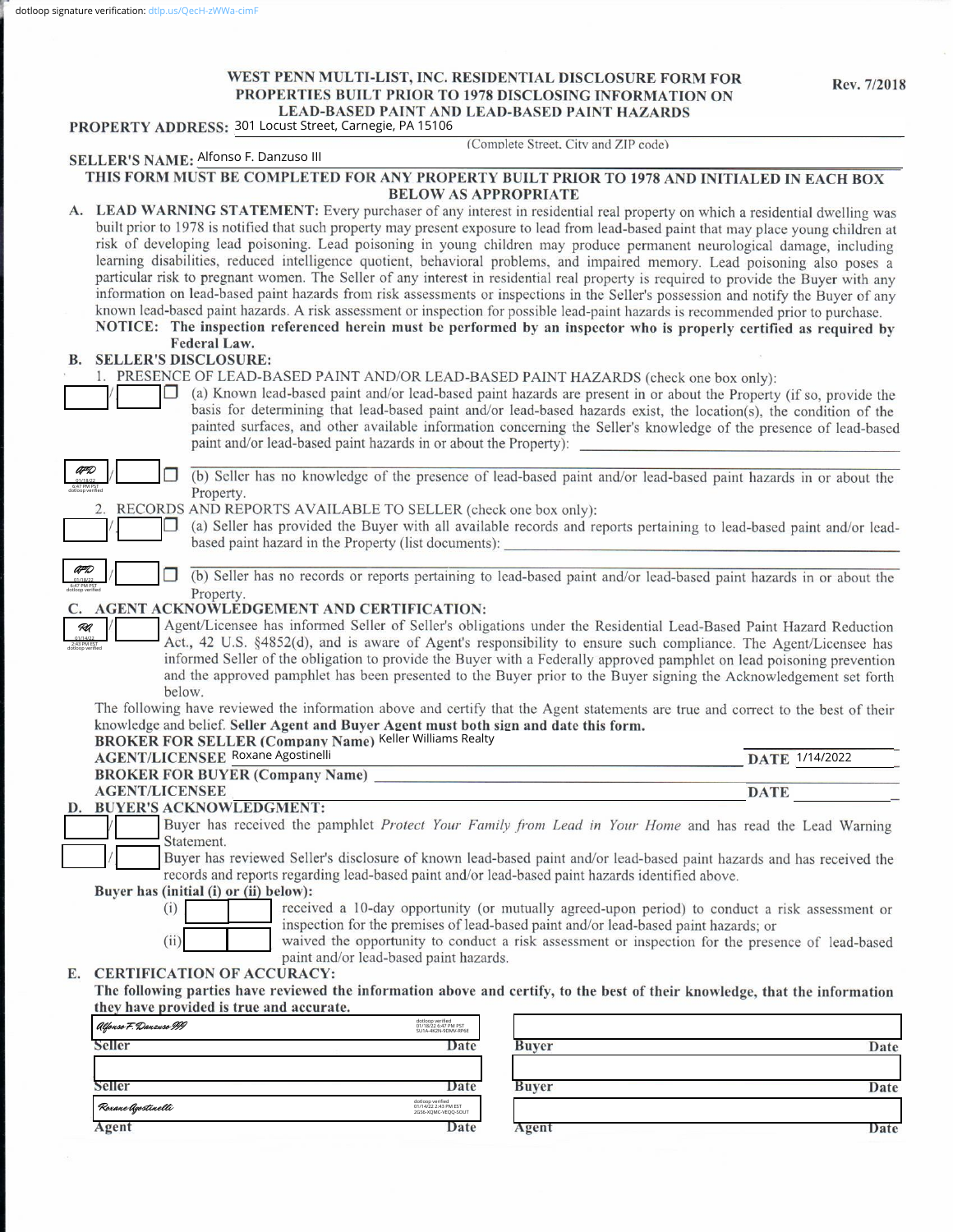#### **OGM OIL, GAS AND MINERAL RIGHTS/INTERESTS ADDENDUM TO AGREEMENT OF SALE**

This form recommended and approved for, but not restricted to use by, the members of the Pennsylvania Association of Realtors® (PAR).

**PROPERTY\_\_\_\_\_\_\_\_\_\_\_\_\_\_\_\_\_\_\_\_\_\_\_\_\_\_\_\_\_\_\_\_\_\_\_\_\_\_\_\_\_\_\_\_\_\_\_\_\_\_\_\_\_\_\_\_\_\_\_\_\_\_\_\_\_\_\_\_\_\_\_\_\_\_\_\_\_\_\_\_\_\_\_\_\_\_\_\_\_\_\_\_\_\_\_\_\_\_\_ 1** 301 Locust Street, Carnegie, PA 15106

| 11011111<br>- 11                |  |  |
|---------------------------------|--|--|
| .<br>Alfonso l<br>. Danzuso III |  |  |
| 1 L.IN                          |  |  |

- **This Property is (select one): 4**
- **subject to a lease affecting subsurface rights. 5**
- **not subject to a lease affecting subsurface rights. 6**

### **1. TITLE 7**

- Notwithstanding the default language of the Agreement of Sale regarding title to the Property, Seller will not warrant title to any oil, **8**
- gas and/or mineral rights/interests regardless of whether they are conveyed, excepted or reserved. Buyer is advised to conduct an **9**

investigation as to the history of the ownership rights/interests and status of the oil, gas and/or mineral rights/interests pertaining to **10**

the Property. **11**

### **2. EXCEPTION (IF APPLICABLE) 12**

(A) Buyer is aware that the following oil, gas and/or mineral rights/interests have been previously leased, assigned, sold or otherwise conveyed by Seller or a previous owner of the Property (exceptions) and cannot be transferred to Buyer: **13 14**

 $\mathcal{L}_\mathcal{L} = \mathcal{L}_\mathcal{L} = \mathcal{L}_\mathcal{L} = \mathcal{L}_\mathcal{L} = \mathcal{L}_\mathcal{L} = \mathcal{L}_\mathcal{L} = \mathcal{L}_\mathcal{L} = \mathcal{L}_\mathcal{L} = \mathcal{L}_\mathcal{L} = \mathcal{L}_\mathcal{L} = \mathcal{L}_\mathcal{L} = \mathcal{L}_\mathcal{L} = \mathcal{L}_\mathcal{L} = \mathcal{L}_\mathcal{L} = \mathcal{L}_\mathcal{L} = \mathcal{L}_\mathcal{L} = \mathcal{L}_\mathcal{L}$  $\_$  , and the set of the set of the set of the set of the set of the set of the set of the set of the set of the set of the set of the set of the set of the set of the set of the set of the set of the set of the set of th \_\_\_\_\_\_\_\_\_\_\_\_\_\_\_\_\_\_\_\_\_\_\_\_\_\_\_\_\_\_\_\_\_\_\_\_\_\_\_\_\_\_\_\_\_\_\_\_\_\_\_\_\_\_\_\_\_\_\_\_\_\_\_\_\_\_\_\_\_\_\_\_\_\_\_\_\_\_\_\_\_\_\_\_\_\_\_\_\_\_\_\_\_\_\_\_\_\_\_\_\_\_\_ \_\_\_\_\_\_\_\_\_\_\_\_\_\_\_\_\_\_\_\_\_\_\_\_\_\_\_\_\_\_\_\_\_\_\_\_\_\_\_\_\_\_\_\_\_\_\_\_\_\_\_\_\_\_\_\_\_\_\_\_\_\_\_\_\_\_\_\_\_\_\_\_\_\_\_\_\_\_\_\_\_\_\_\_\_\_\_\_\_\_\_\_\_\_\_\_\_\_\_\_\_\_

- **15 16**
- **17**
- **18**

(B) Buyer acknowledges that Seller may not own 100% of all oil, gas and/or mineral rights/interests to the Property and agrees that, notwithstanding the default language of the Agreement of Sale regarding title to the Property, Buyer will accept only the rights/ interests and title that Seller is able to convey, free and clear of all other liens, encumbrances, and easements, subject to the exceptions referenced above. **19 20 21 22**

#### **3. TITLE SEARCH CONTINGENCY 23**

- (A) Buyer understands and acknowledges that the warranty of title in the Agreement of Sale does not pertain to the oil, gas and/or mineral rights/interests that have been excepted. Seller will not defend title to these rights/interests and does not covenant that Buyer will have quiet enjoyment of these rights/interests. **24 25 26**
- (B) Buyer may elect, at Buyer's expense, to conduct an investigation of the history of the ownership rights/interests and status of the oil, gas and/or mineral rights/interests to the Property to be performed by a properly licensed or otherwise qualified professional. **27 28**
	- WAIVED. Buyer understands and acknowledges that Seller may not own all oil, gas and/or mineral rights/interests to the Property and that Buyer has the option to make this Agreement contingent on receiving a certain interest in the oil, gas and/or mineral rights/interests. BUYER WAIVES THIS OPTION and agrees to the RELEASE in the Agreement of Sale.
	- ELECTED. Investigation Period: days (60 if not specified) from the Execution Date of the Agreement of Sale.
	- 1. **Within the Investigation Period**, Buyer will have completed an investigation of the ownership rights/interests and status of the oil, gas and/or mineral rights/interests to the Property. Buyer will pay for any and all costs associated with the title search.
	- 2. If the result of the investigation demonstrates terms that are unsatisfactory to Buyer, Buyer will, **within the stated Investigation Period:**
		- a. **Accept the Property** and agree to the the RELEASE in the Agreement of Sale, OR
		- b. **Terminate the Agreement of Sale** by written notice to Seller, with all deposit monies returned to Buyer according to the terms contained in the Agreement of Sale, OR
		- c. Enter into a mutually acceptable written agreement with Seller as acceptable to the lender(s), if any.
	- **If Buyer and Seller do not reach a written agreement before the conclusion of the Investigation Period, and Buyer does not terminate the Agreement of Sale by written notice to Seller within that time, Buyer will accept the Property and agree to the terms of the RELEASE in the Agreement of Sale.**

#### **4. RESERVATION OF RIGHTS/INTERESTS (IF APPLICABLE) 45**

(A) Buyer acknowledges that Seller is reserving and retaining ownership of the following oil, gas and/or mineral rights/interests and royalties and is not transferring them to Buyer. The rights/interests being reserved and retained by Seller include the right to receive royalties regarding the same, unless otherwise stated below. This reservation will be executed in its entirety at settlement. **46 47 48**

| 54 | <b>Buyer Initials:</b> | OGM Page 1 of 2 | AFD<br>AFD<br><b>Seller Initials:</b><br>01/18/22<br>01/18/22 |
|----|------------------------|-----------------|---------------------------------------------------------------|
| 53 | $\Box$ Other           |                 |                                                               |
| 52 | $\Box$ Coal            |                 |                                                               |
| 51 | $\Box$ Minerals        |                 |                                                               |
| 50 | Gas                    |                 |                                                               |
| 49 | Oil                    |                 |                                                               |

**COPYRIGHT PENNSYLVANIA ASSOCIATION OF REALTORS® 2020** dotloop verified dotloop verified rev. 5/20; rel. 7/20 6:47 PM PST 01/18/22 6:47 PM PST